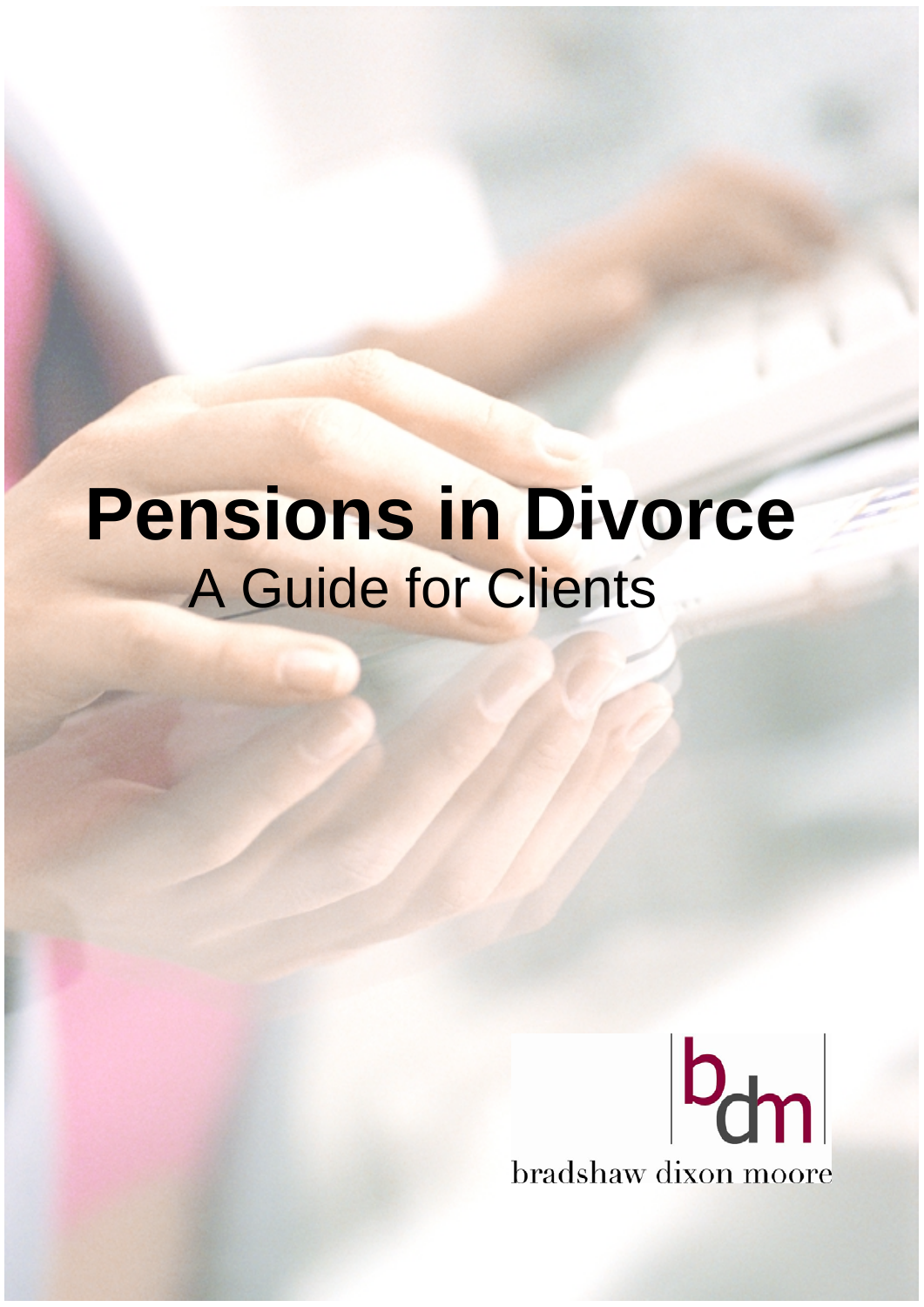# **Pensions in Divorce A Guide for Clients**

# **Contents**

# **Dealing with pensions at each stage of the divorce**

| 1. First contact                        | page 2 |  |
|-----------------------------------------|--------|--|
| 2. Information gathering                | page 3 |  |
| 3. Exchange of information (Form E's)   | page 5 |  |
| 4. Structuring the financial settlement | page 8 |  |
|                                         |        |  |

# **Additional Technical Notes available**

Sharing and attachment

Options when one or both party is in poorer health

#### **Warnings**

All the information is provided in good faith by Bradshaw Dixon Moore Limited as an indication of its understanding. It does not warrant the contents as being true, accurate or reflecting current law or practice.

The guide not attempt to provide factual information on all the different types of pensions an how they work. A number of websites that provide such information are listed within the guide.

This guide does not specifically cover the mediation or similar processes, though the basic steps and comments remain the same.

Nothing in this guide is intended to constitute advice and it should not be taken as such. Bradshaw Dixon Moore Limited does not accept any liability for loss or harm resulting from any action or failure to take action whether directly or indirectly resulting from the contents of this Guide.



**BRADSHAW DIXON & MOORE LIMITED T**: 0845 838 2551 **Registered Address**: Grafton Lodge, 15 Grafton Road, Worthing, BN11 1QR UK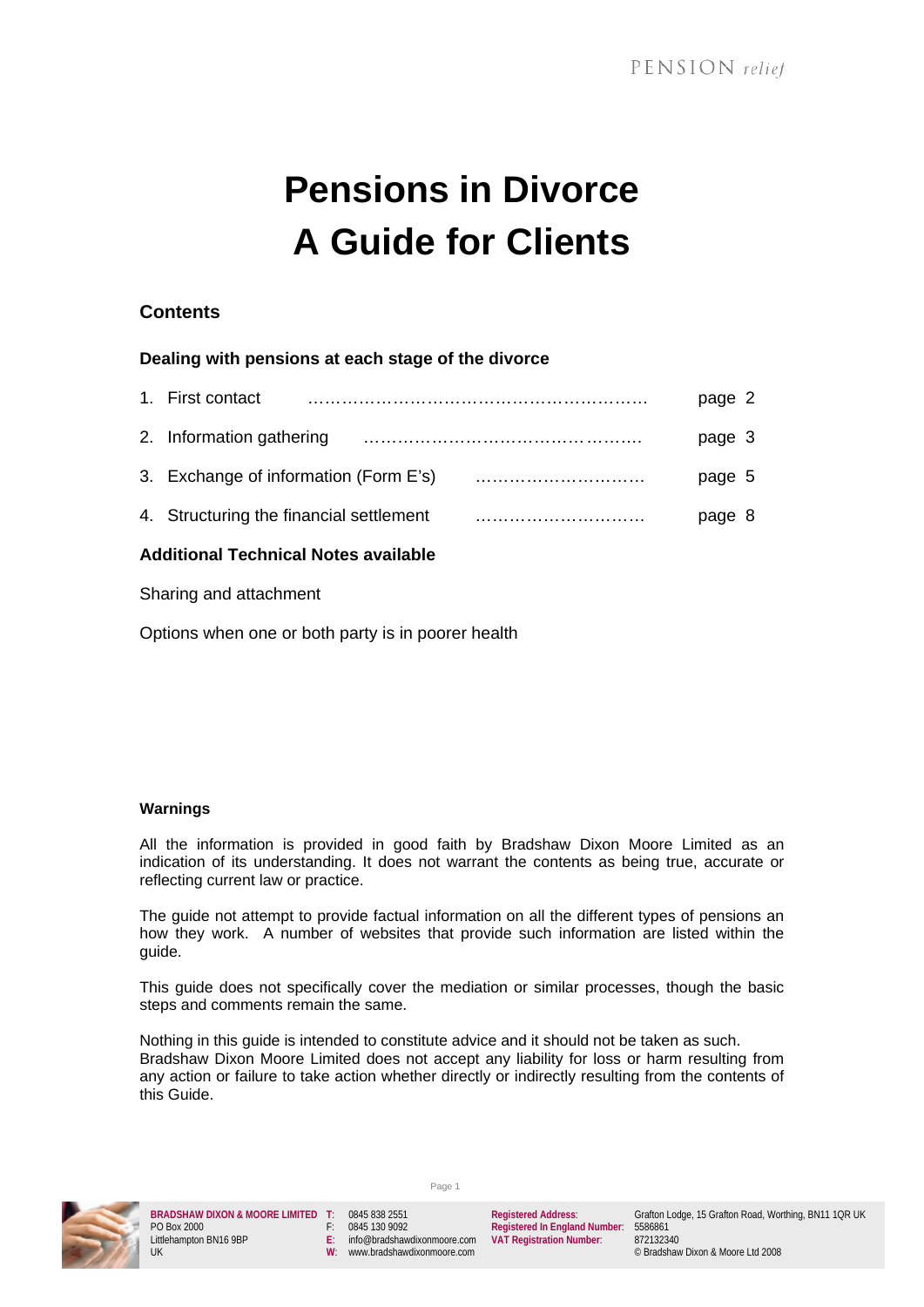#### **1 Starting your divorce**

Pensions are unlikely to be either important or urgent when starting your divorce. However pensions are likely to form your largest or second largest financial asset. It is rarely wise to leave them to the end of the process.

If you or your spouse is in poorer health you may need to plan a different approach for them (see the separate note on Options when one or both party is in poorer health available from www.BradshawDixonMoore.com.)

#### **Understand the potential size of your pension assets**

If you are unaware of the potential value of your pensions then BDM offer a free Career Guide Calculator that needs just 3 items of data.

| <b>Example A</b>                    |        |                                         |
|-------------------------------------|--------|-----------------------------------------|
| Information provided<br>Age:        | 40     | Typical values of pension assets        |
| Current earnings: £                 | 24,000 | 55,000<br>Between £<br>153,000<br>and £ |
| Years in pensionable<br>employment: | 18     |                                         |

The free Career Guide Calculator is at www.bradshawdixonmoore.com/calculator.html.

You may consider using a Financial Advisor to help you think about your aspirations for the final settlement.

#### **Information on pensions**

Apart from this guide websites can be good sources of information, including:

www.wikivorce.com/divorce/Divorce-Forum/Pensions/ - one forum in a community orientated site covering all aspects of divorce.

http://www.pensionsadvisoryservice.org.uk/ - an independent non-profit organisation that provides free information, advice and guidance on the whole spectrum of pensions covering State, company, personal and stakeholder schemes.

www.sharingpensions.co.uk - a lot of information on different pensions types and options, including pensions on divorce.

www.AncillaryActuary.co.uk – a blog predominantly for professionals, though may appeal to the more technically minded.

Page 2

www.BradshawDixonMoore.com – our own website.

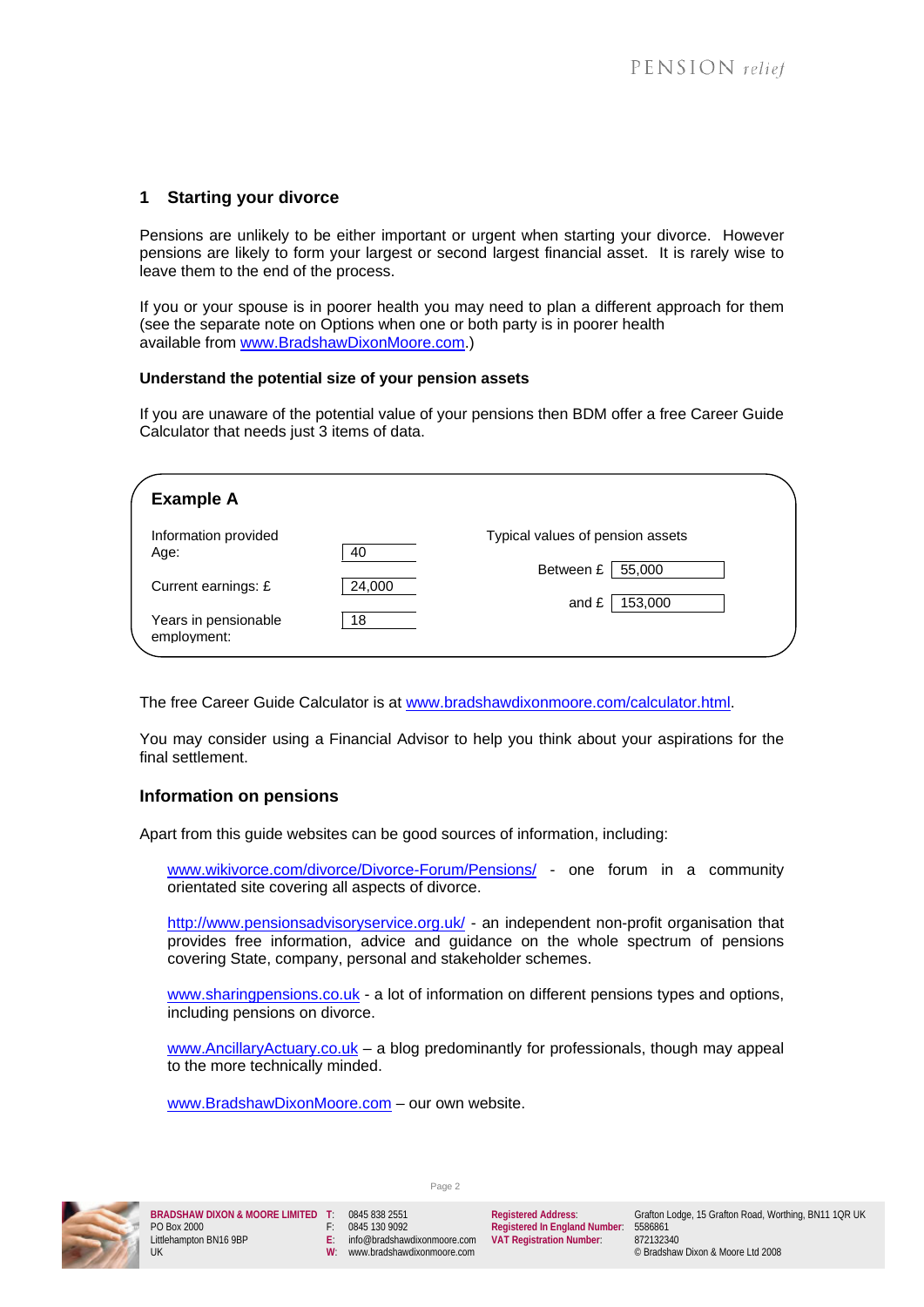# **2 Information gathering**

Except for the Basic State Pension it is necessary to allow for past pensions as well as current ones. In Scotland and for shorter marriages this covers all pensions accrued during the marriage, otherwise it includes all pensions whenever accrued.

#### **Identify pensions**

You will need to be able to identify your client's pensions to be able to disclose them, and your spouse's pensions to be able to validate what they disclosures.

A convenient approach is to start with employment history and then determine what pensions, if any, were associated with each employment. Some points to note with this method:

- always include the Additional State Pension
- look at any employment gaps to see if you have missed something
- think whether any financial windfalls such as inheritances or redundancy payments put into single premium pension arrangements
- identify if older pensions were transferred into newer or alternative arrangements
- try to remember if additional voluntary contributions were ever made, as they often go into separate arrangements
- note if any pensions are already in payment

BDM produce a form suitable to complete as part of the data gathering process that can be downloaded free from www.BradshawDixonMoore.com/downloads.html.

You can trace if an employer had a pension scheme using the free Pension Tracing Service from The Pension Service (part of the Department of Work and Pensions), at http://www.thepensionservice.gov.uk/atoz/atozdetailed/pensiontracing.asp, or you can request forms to be sent to you by calling 0845 6002 537.



E: info@bradshawdixonmoore.com **VAT Registration Number:** 872132340<br>W: www.bradshawdixonmoore.com **VAT Registration Number:** © Bradshaw Dixon & Moore I td 2008

Page 3

**BRADSHAW DIXON & MOORE LIMITED T**: 0845 838 2551 **Registered Address**: Grafton Lodge, 15 Grafton Road, Worthing, BN11 1QR UK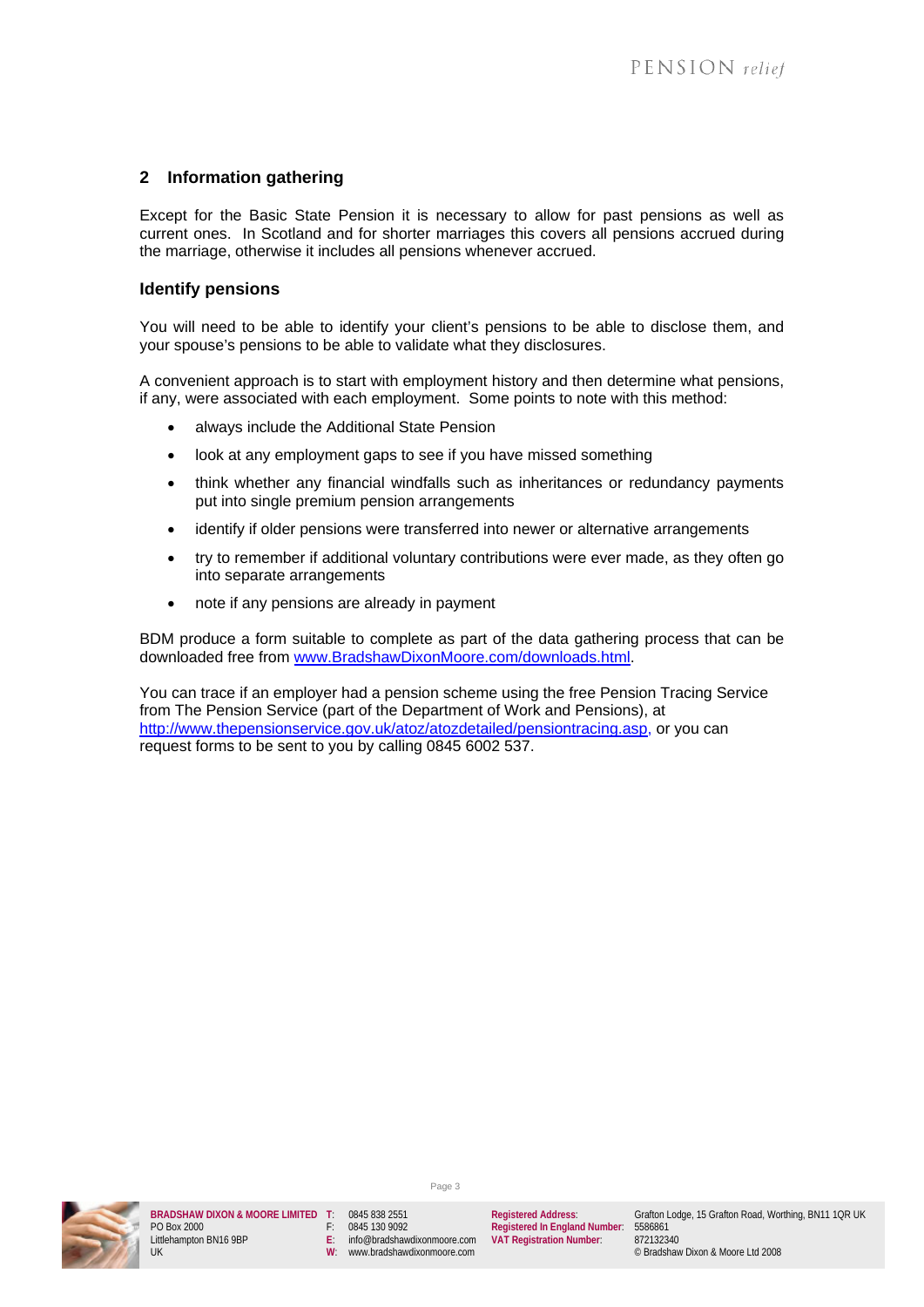# **Obtaining disclosure information on pensions**

#### **Additional State pensions**

Valuation requests are made using form BR20 obtainable by request from The Pensions Service, though the quoted service delivery is an average of forty days. BR20 is available are available on their web site at www.thepensionservice.gov.uk, or we have put it on-line at www.bradshawdixonmoore.com/downloads.html.

#### **Defined Benefit pensions (not in payment)**

You must disclose in Form E the Cash Equivalent Transfer Value (CETV) valuation. This is obtained from pension schemes, who are must normally provide one free each year. Turnaround times vary up to 3 months. We also recommend asking for Form P and a scheme booklet at the same time to speed up proceedings later.

There are issues with the appropriateness of the CETV for use in the divorce process. However the CETV inevitably provides a lower value than that which an appropriate valuation would. Therefore these issues are addressed are best when considering the receipt of spouse's pension values during the Form E exchange.

#### **2.1.1 Defined Contribution pensions (not in payment)**

A transfer value should be both quick and easy to obtain and is the same as a CETV.

#### **Pensions in Payment**

As you cannot take a transfer from a pension in payment then CETVs do not exist. Therefore the choices are:

| <b>Valuation</b>                 | <b>From</b>                           | Cost                                                  | <b>Time</b>    |
|----------------------------------|---------------------------------------|-------------------------------------------------------|----------------|
| Cash Equivalent<br>Benefit (CEB) | Pension scheme                        | An average of £500                                    | Up to 3 months |
| <b>BDM</b>                       | Bradshaw Dixon &<br>Moore             | $£100+VAT$                                            | 5 working days |
| Full actuarial<br>valuation      | <b>BDM</b> or other<br>providers      | £475+VAT from BDM                                     | Up to 3 months |
| Straight replacement<br>value    | Cost of annuity in the<br>open market | Not appropriate - likely to over-value the<br>pension |                |

The EPV is therefore the quickest and cheapest option. Its downside is that can be challenged if you cannot support with evidence the data you need to provide on pension payment amounts and terms of the payment.

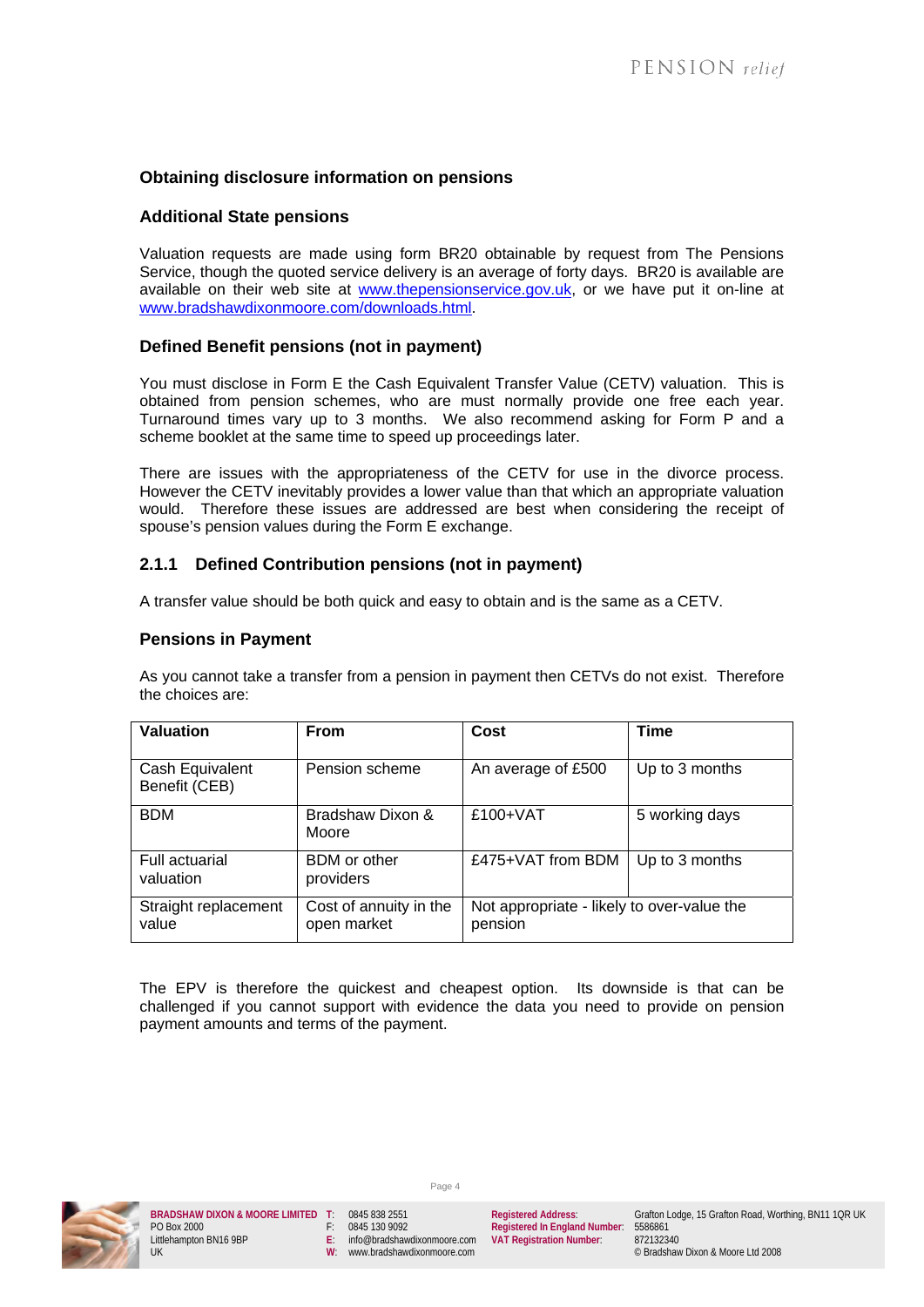# **3 Exchange of information (Form E's)**

Following the exchange of information, typically on Form E's, you need to ensure that the information provided by the spouse is both complete and correct.

There are systemic issues with using transfer values (CETVs) as specified by legislation for disclosure. Transfer values are the pension equivalent of an immediate, "fire-sale" valuation of a house, as opposed to an orderly-sale estimate. Frequently therefore the valuations provided by a spouse are too small.

#### **Checking information received is complete**

You should have from the fact-finding process a list of expected pension schemes, against which you can validate pensions disclosed. Do not forget to include that the Additional State Pension should be disclosed.

#### **Checking information received is correct**

The following types of benefit are likely to be incorrect.

- Defined benefit (final salary) pensions
- Defined contribution (money purchase) with
	- o transfer value penalties or market value adjusters on with-profits; or
	- o guaranteed annuity or other valuable options attaching
- Pensions in payment

#### **Defined Benefit pensions (not in payment)**

There are six reason why CETVs underestimate the true value of defined benefit pensions for a divorce.

- 1. CETVs can ignore discretionary benefits
- 2. Schemes can offer different benefits for active members and leavers
- 3. Active members lose the loyalty benefit of future salary increases
- 4. CETVs can be reduced in Under-funded schemes
- 5. CETV assumptions need only be reasonable, not best-estimate.
- 6. CETVs normally ignore the health of the individuals

If it is certain that pensions will be dealt with by offsetting, and you and your spouse agree on the use of actuarial values, then it is possible to move directly to getting either Express Pension Valuations or a full actuarial valuation report, with costs shared between the two parties.

Alternatively if it has already been determined that pensions will be shared then there is no need to determine an accurate valuation and it is possible to move directly to getting a full actuarial pension reallocation report, preferably with costs shared between the two parties.

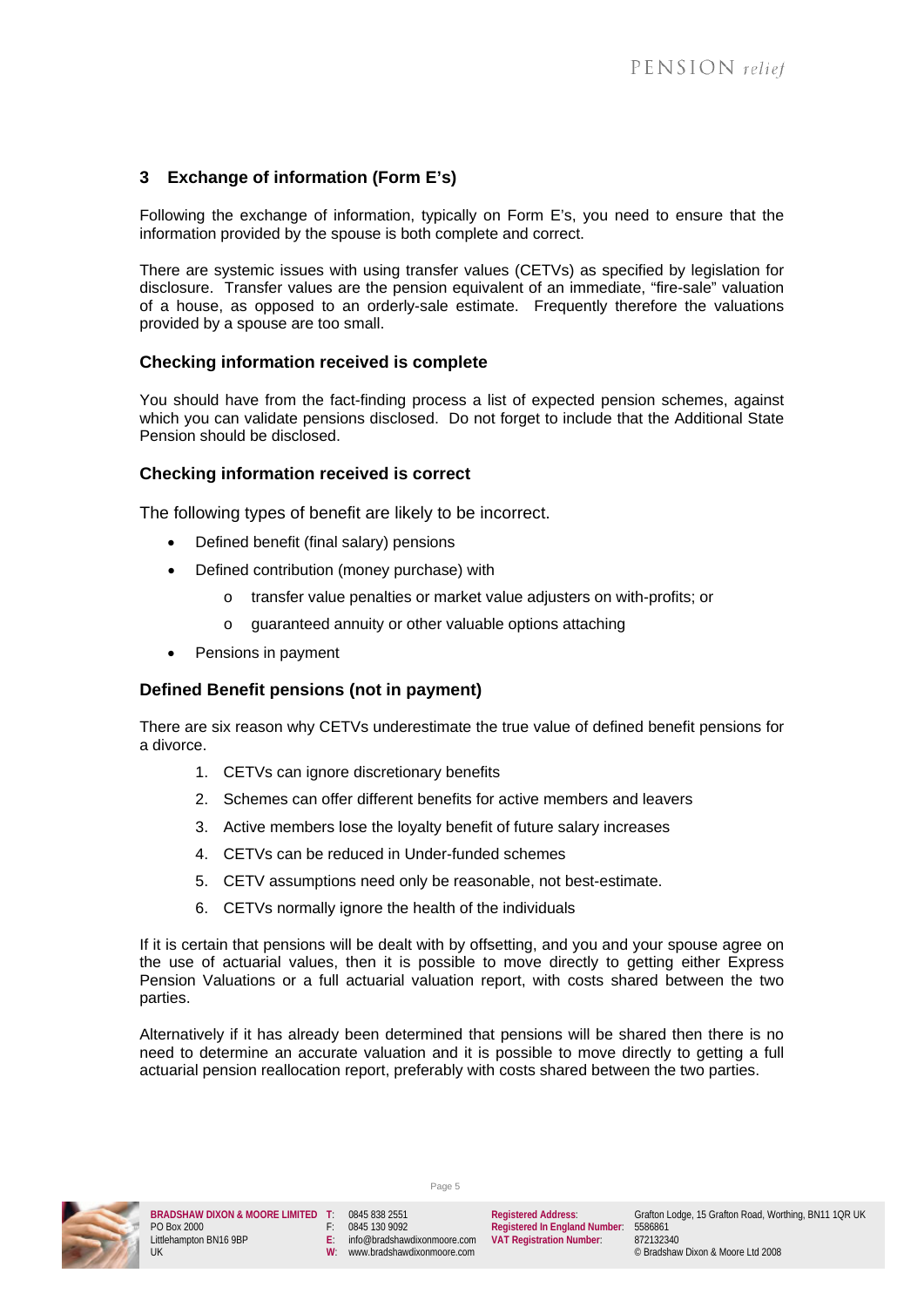In other cases where offsetting is a possible solution then it will be necessary to argue for the use of a full actuarial valuation. This will mean convincing your spouse or a judge that the cost of the report is proportionate to its benefit.

We believe that the cost of a report will normally be proportionate where either the CETV is worth £30,000 or more or the pension relates to current employment in one of the uniformed services.

| <b>Example B – CETVs versus Actuarial Valuations</b> |             |                                      |                   |  |
|------------------------------------------------------|-------------|--------------------------------------|-------------------|--|
| <b>Scheme</b>                                        | <b>CETV</b> | <b>Actuarial</b><br><b>Valuation</b> | <b>Difference</b> |  |
| Local Government                                     | £ 84,000    | £138,000                             | $+64%$            |  |
| Private Company                                      | £225,000    | £324,000                             | $+ 44%$           |  |
| <b>NHS</b>                                           | £120,000    | £244,000                             | $+103%$           |  |
| Source: BDM reports                                  |             |                                      |                   |  |
|                                                      |             |                                      |                   |  |

We have developed the Express Pension Valuation (EPV) to establish whether the cost of a full actuarial report is proportionate. It relies on information you provide, with some benefit simplifications, to produce a quick and affordable valuation based on sound actuarial principles. Due to the reliances and simplifications it is unlikely that EPVs will be accepted by a court if challenged by your spouse. You do not have to approach your spouse or their scheme to use it.

EPV payment is by credit card, or your solicitor may have an account with us.

**On-line EPV -** For most private sector pensions and non-uniformed services public sector pensions. Turnaround time typically less than 20 minutes.

**Uniformed Services EPV - For valuing pension in** 

- Armed Forces Pension Scheme Police Pension Scheme
- Fire-fighter's Pension Scheme Prison Officers' Pension Scheme

#### **Example C – Uniformed Services' CETVs versus Actuarial Valuations**

| <b>Scheme</b>       | <b>CETV</b> | <b>Actuarial</b><br><b>Valuation</b> | <b>Difference</b> |
|---------------------|-------------|--------------------------------------|-------------------|
| Police              | £283,000    | £520,000                             | + 84%             |
| Army                | £105,000    | £394,000                             | $+275%$           |
| Firefighter         | £101,000    | £334,000                             | $+231%$           |
| Source: BDM reports |             |                                      |                   |

Turnaround time is five working days from receipt of all necessary data.

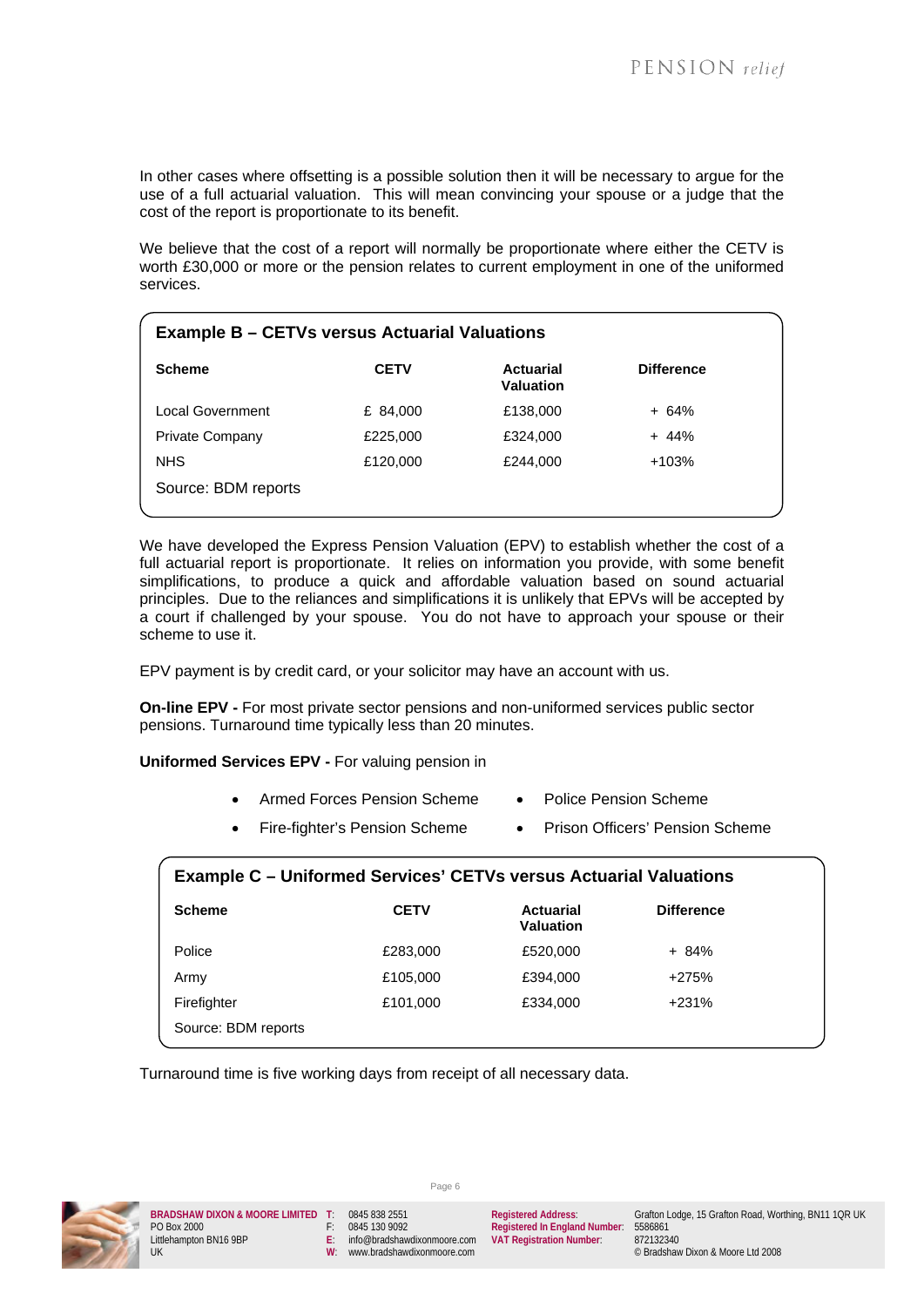#### **Defined Contribution pensions (not in payment)**

Check whether the value provided for a defined contribution is a transfer value or a fund value. If a transfer value then for insurance-based pensions within 5 years of commencement or invested in with-profits ask for the fund value as well as this might be higher. Normally the fund value is the appropriate value to be used in a divorce settlement.

If the pension is insurance-based and started before 2000check if the policy has a guaranteed annuity or similar options attached. These may not be declared in pension benefit statements and original policy documentation should be checked. Guaranteed annuity options enable the fund at retirement to be converted into an annuity at a minimum rate that often compares very favourably with current annuities and means that the policy is more valuable than indicated just by the fund value.

A Financial Advisor could assist in identifying and resolving these issues.

#### **Pensions in Payment**

Pensions in payment have similar features to defined benefit pensions and the use of a full actuarial valuation, with prior justification by using BDM's Express Pension Valuation, is recommended.

Income drawdown or unsecured pensions as they are also called, are closer to defined contribution pensions and similar guidelines apply.

**Pension in Payment EPV -** For valuing pensions in payment. Turnaround time is five working days from receipt of all necessary data.

| <b>Example D – CEBs for pensions in payment versus Actuarial Valuations</b> |            |                        |                   |  |
|-----------------------------------------------------------------------------|------------|------------------------|-------------------|--|
| <b>Scheme</b>                                                               | <b>CEB</b> | Actuarial<br>Valuation | <b>Difference</b> |  |
| Army                                                                        | £119,000   | £140,000               | + 18%             |  |
| Private Company                                                             | £380,000   | £608,000               | + 60%             |  |
| State 2nd Pension                                                           | £111,000   | £114,000               | 3%<br>$+$         |  |
| Source: BDM reports                                                         |            |                        |                   |  |
|                                                                             |            |                        |                   |  |

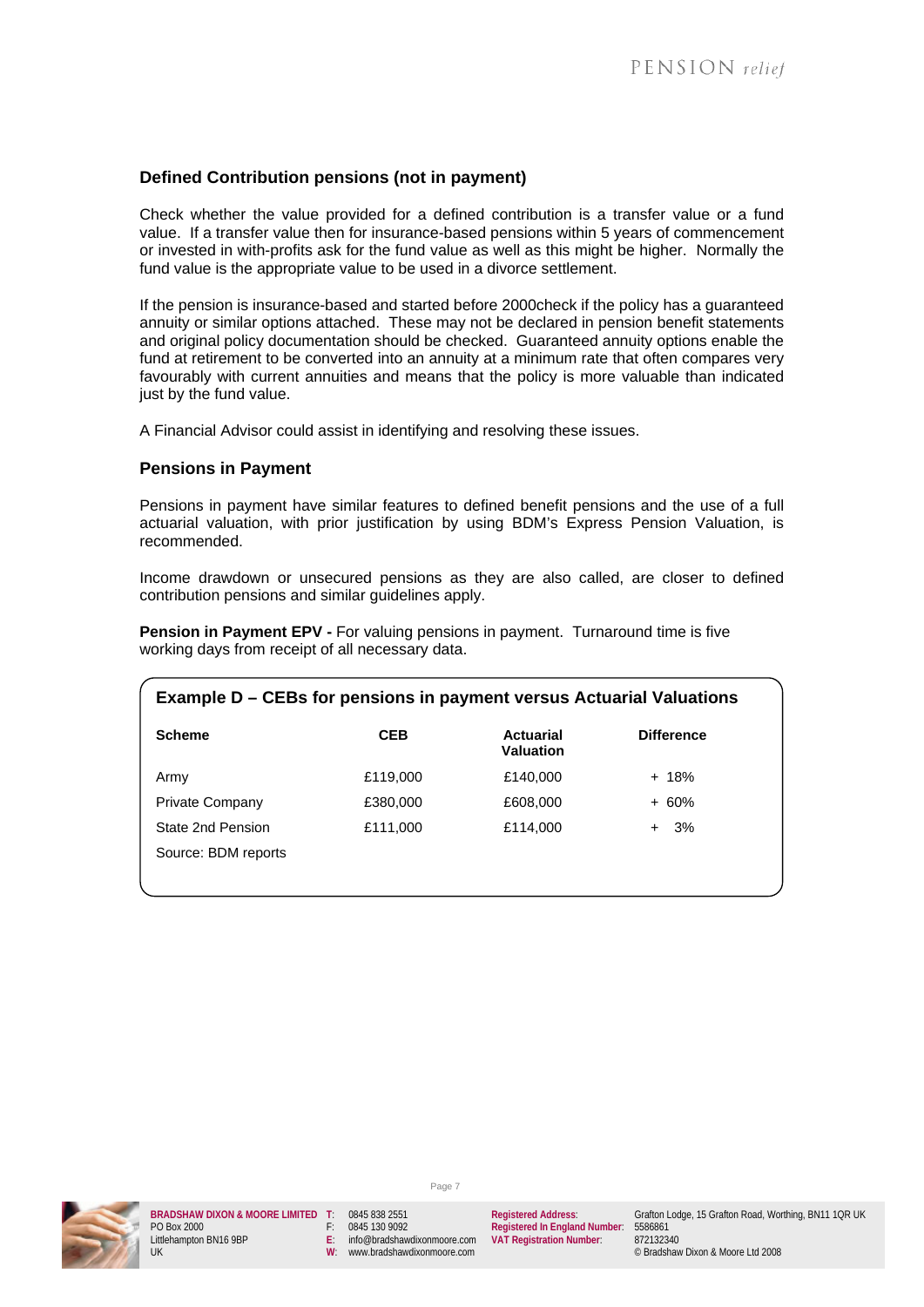# **4 Structuring the financial settlement**

There are two basic ways to handle a pension: offsetting or splitting.

#### **Offsetting**

Offsetting simply involves allowing for the value of the pension asset in the settlement "in the pot" with all other assets. However as the pension is undisturbed it must belong to the pension holder in the final settlement.

#### **Splitting**

Splitting can aim to split the value of the pension in some proportion, or to achieve an equal pension income for both parties at some point in retirement.

Splitting can be achieved through the different legal mechanisms of pension sharing or attachment. Sharing produces a clean break and is generally considered the best solution, though it has a number of issues and attachment might be more appropriate in certain circumstances

#### **Combination**

When splitting pensions it is common to ring fence the pensions and split equally after the division of the non-pension assets. However it is possible to use uneven splits or a combination of offsetting and sharing in a combined solution.

#### **Use in practice**

Examples E show how the different approaches can be used in a simplified case. Note:

- Offsetting only can be restricting as large assets have to be kept with the pension holders
- Ring-fencing pensions is also restricting as it gives less scope for dividing the remaining assets
- Ring-fencing and sharing pensions by equalising income always produces a difference in value in the assets
- It might be judged that the best overall approach is the combination solution, involving unequal splitting of pension assets between the two parties.

In general BDM recommend that pensions be considered as part of a holistic settlement. You may find a Financial Advisor's input beneficial as they can advise on how to reshape any settlement to better meet the your needs and aspirations, for example by the investment of a lump sum to generate future income.



Page 8

 **BRADSHAW DIXON & MOORE LIMITED T**: 0845 838 2551 **Registered Address**: Grafton Lodge, 15 Grafton Road, Worthing, BN11 1QR UK UK **W**: www.bradshawdixonmoore.com © Bradshaw Dixon & Moore Ltd 2008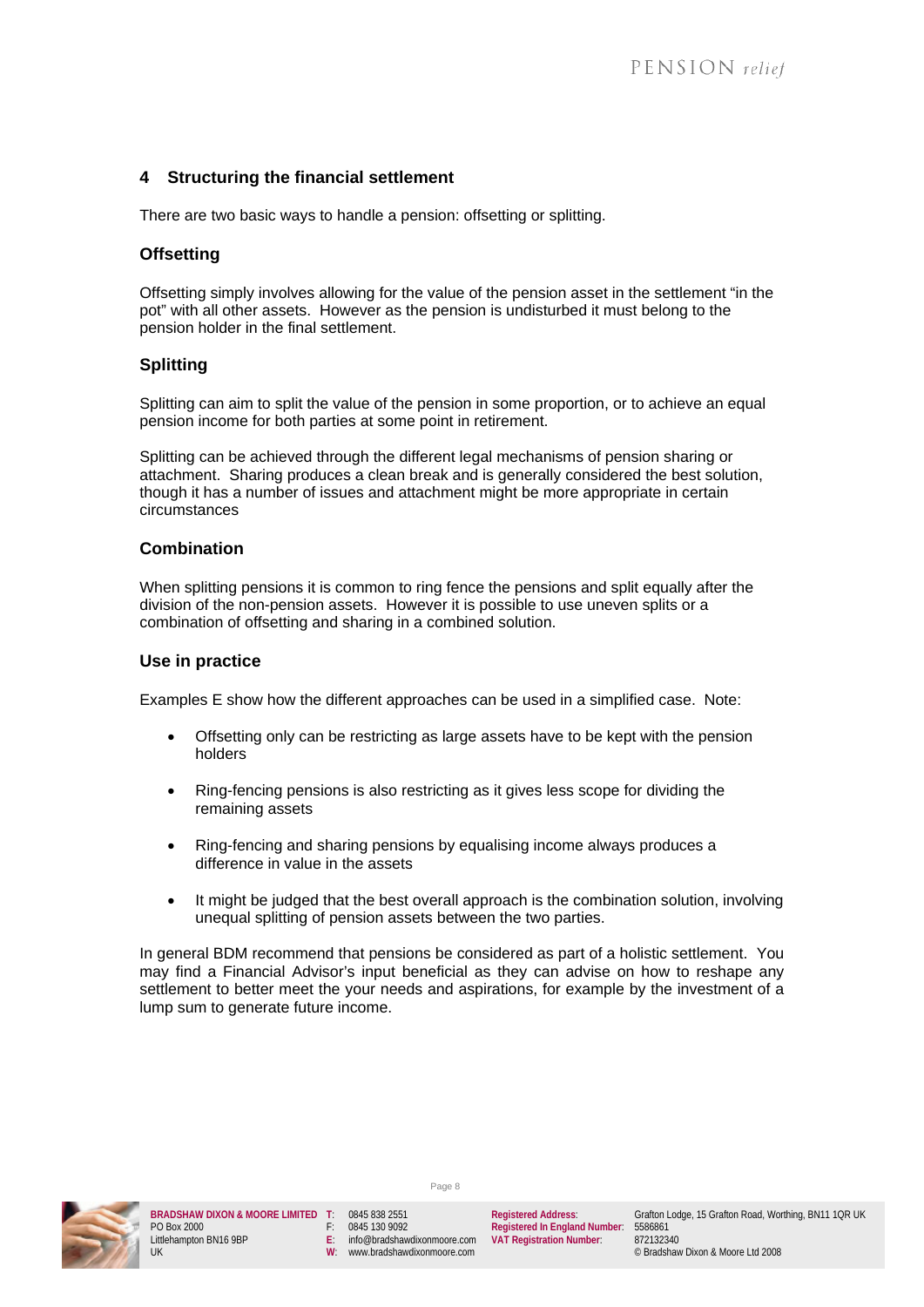|                        | <b>Example E: Dividing Assets Equally</b>                                 |                                        |                   | Assumes for simplicity that exact equality of assets required with no other constraints. |             |
|------------------------|---------------------------------------------------------------------------|----------------------------------------|-------------------|------------------------------------------------------------------------------------------|-------------|
| <b>Combined assets</b> |                                                                           |                                        |                   |                                                                                          |             |
| <b>Family Home</b>     |                                                                           | £300,000                               | less mortgage     | £150,000                                                                                 |             |
| "His car"              |                                                                           | £50,000                                |                   |                                                                                          |             |
| His pension            |                                                                           | £250,000                               | projected pension | £20,000pa                                                                                |             |
| Other assets           |                                                                           | £75,000                                | less other loans  | £25,000                                                                                  |             |
|                        | Total asset value net of mortgage and loans                               |                                        |                   |                                                                                          |             |
|                        |                                                                           |                                        | £500,000          |                                                                                          |             |
| <b>Option 1</b>        |                                                                           | Offsetting - two possibilities         |                   |                                                                                          |             |
|                        | <b>Possibility 1</b>                                                      |                                        |                   | <b>Possibility 2</b>                                                                     |             |
|                        | Him                                                                       | Her                                    |                   | <b>Him</b>                                                                               | Her         |
| Family home            |                                                                           | £300,000                               | Family home       |                                                                                          | £300,000    |
| Mortgage               |                                                                           | $-E150,000$                            | Mortgage          | $-E75,000$                                                                               | $-E75,000$  |
| "His car"              |                                                                           | £50,000                                | "His car"         | £50,000                                                                                  |             |
| Pension                | £250,000                                                                  |                                        | Pension           | £250,000                                                                                 |             |
| Other assets           |                                                                           | £75,000                                | Other assets      | £25,000                                                                                  | £50,000     |
| Other debts            |                                                                           | $-E25,000$                             | Other debts       |                                                                                          | $-E25,000$  |
| Total                  | £250,000                                                                  |                                        | Total             |                                                                                          |             |
|                        |                                                                           | £250,000                               |                   | £250,000                                                                                 | £250,000    |
| Projected              | £20,000pa                                                                 | Nil                                    | Projected         | £20,000pa                                                                                | Nil         |
| pension                |                                                                           |                                        | pension           |                                                                                          |             |
| <b>Option 2</b>        |                                                                           | <b>Splitting - ring fence pensions</b> |                   |                                                                                          |             |
|                        | <b>Equalising pension values</b>                                          |                                        |                   | <b>Equalising pension incomes</b>                                                        |             |
|                        | Him                                                                       | Her                                    |                   | Him                                                                                      | Her         |
| Family home            |                                                                           | £300,000                               | Family home       |                                                                                          | £300,000    |
| Mortgage               |                                                                           | $-E150,000$                            | Mortgage          |                                                                                          | $-E150,000$ |
| "His car"              | £50,000                                                                   |                                        | "His car"         | £50,000                                                                                  |             |
| Other assets           | £75,000                                                                   |                                        | Other assets      | £75,000                                                                                  |             |
| Other debts            |                                                                           | $-E25,000$                             | Other debts       |                                                                                          | $-E25,000$  |
| Total excl.            | £125,000                                                                  | £125,000                               | Total excl.       | £125,000                                                                                 | £125,000    |
|                        |                                                                           |                                        |                   |                                                                                          |             |
| pensions               |                                                                           |                                        | pensions          |                                                                                          |             |
| Pension                | £125,000                                                                  | £125,000                               | Pension           | £112,500                                                                                 | £137,500    |
| Total incl.            | £250,000                                                                  | £250,000                               | Total incl.       | £237,500                                                                                 | £272,500    |
| pensions               |                                                                           |                                        | pensions          |                                                                                          |             |
| Projected              |                                                                           |                                        |                   |                                                                                          |             |
|                        | £10,000pa                                                                 | £8,000pa                               | Projected         | £9,000pa                                                                                 | £9,000pa    |
| pension                | When equalising pension incomes there is an uneven split of total assets. |                                        | pension           |                                                                                          |             |
|                        |                                                                           |                                        |                   |                                                                                          |             |
| Option 3               | <b>Combination solution</b>                                               |                                        |                   |                                                                                          |             |
|                        |                                                                           | Him                                    | Her               |                                                                                          |             |
| Family home            |                                                                           | £300,000                               |                   |                                                                                          |             |
| Mortgage               |                                                                           | $-E150,000$                            |                   |                                                                                          |             |
| "His car"              |                                                                           | £50,000                                |                   |                                                                                          |             |
| Pension                |                                                                           | £175,000<br>£75,000                    |                   |                                                                                          |             |
| Other assets           |                                                                           | £50,000<br>£25,000                     |                   |                                                                                          |             |
| Other debts            |                                                                           | $-E25,000$                             |                   |                                                                                          |             |
| Total                  |                                                                           | £250,000<br>£250,000                   |                   |                                                                                          |             |
| Projected pension      | £14,000pa                                                                 | £5,000pa                               |                   |                                                                                          |             |
|                        |                                                                           |                                        |                   |                                                                                          |             |
|                        |                                                                           |                                        |                   |                                                                                          |             |



**EXADSHAW DIXON & MOORE LIMITED T:** 0845 838 2551 Registered Address: Grafton L<br>PO Box 2000 **F:** 0845 130 9092 Registered In England Number: 5586861

0845 838 2551 **Registered Address:** Grafton Lodge, 15 Grafton Road, Worthing, BN11 1QR UK<br>1945 130 9092 Registered In England Number: 5586861<br>160@bradshawdixonmoore.com VAT Registration Number: 872132340<br>6 Bradshaw Dixon & Littlehampton BN16 9BP **E**: info@bradshawdixonmoore.com VAT Registration Number: 872132340 <br>
UK Www.bradshawdixonmoore.com © Bradshaw Dixon & Moore Ltd 2008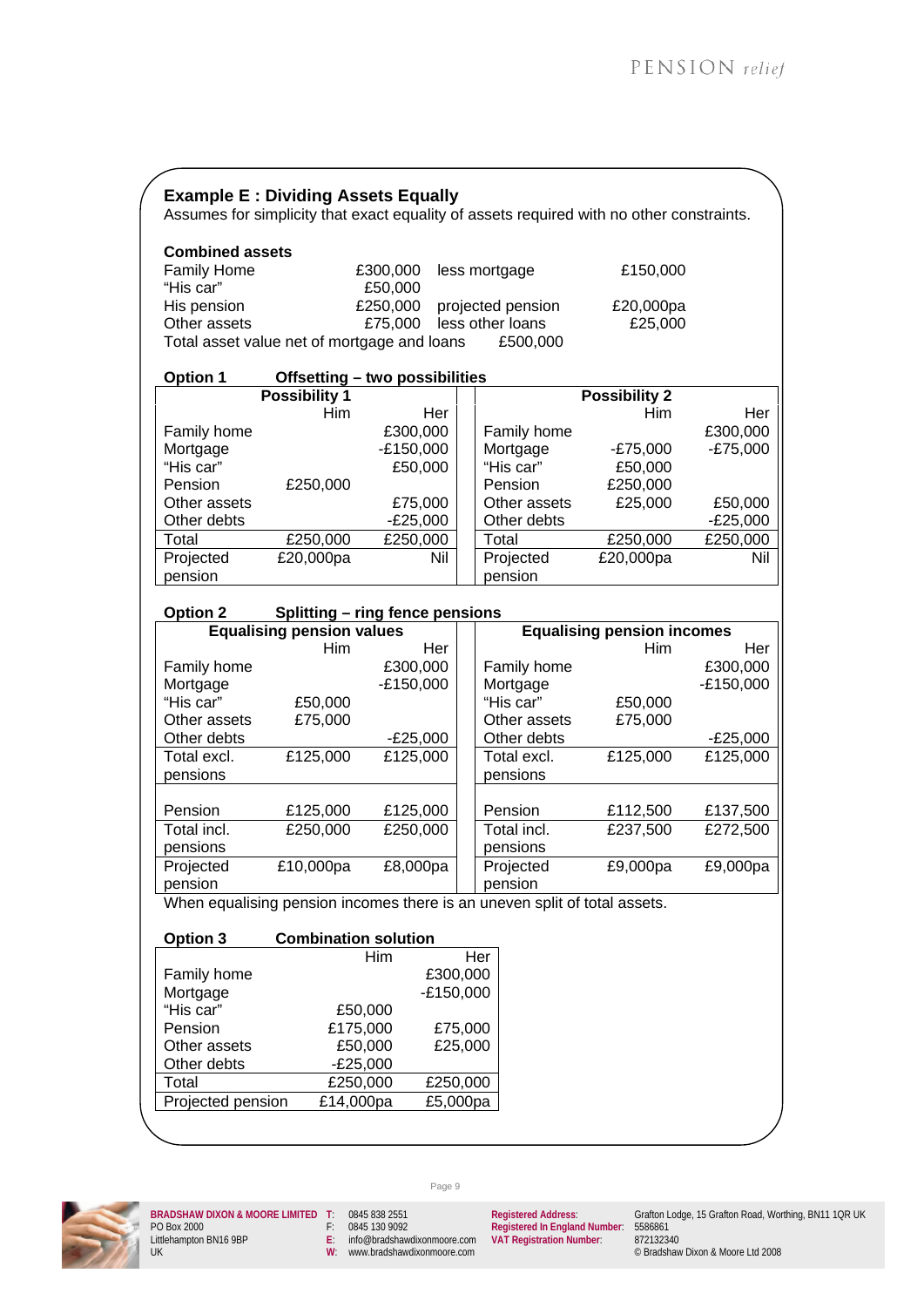# **Issues with offsetting**

The major issues with offsetting are ensuring that asset values are correct and working around the pension holder having to retain their own pensions.

A secondary issue is that a high-earner might find it tax efficient to share their pension to their spouse and rebuild it fully tax-deductible from their future income. Such planning exercises would normally involve the use of a Financial Advisor.

Otherwise offsetting is a straight-forward and inexpensive approach.

#### **Issues with pension sharing**

A minor issue with sharing is the cost. Legal, scheme and actuarial fees should be expected to total about £2,500 plus VAT. The major issue is the different ways schemes implement pension sharing legislation. This could mean that by sharing you could between you lose a lot of the pension value and you might not end up with the share of the pension you thought you were getting.

|                                       | <b>Example F: Different outcomes of a 50% of CETV share</b><br>For a couple both aged 45 sharing his current defined benefit pension        |                                              |                      |  |
|---------------------------------------|---------------------------------------------------------------------------------------------------------------------------------------------|----------------------------------------------|----------------------|--|
|                                       | His pre-share pension is projected to pay £25,000pa from age 60, to be worth<br>£250,000 and with a CETV of £200,000.                       |                                              |                      |  |
| Scheme type 1<br>His pension<br>Value | Internal credit to her. His debit calculated and deducted at retirement<br>£16,500pa<br>£164,700                                            | Her pension<br>Value                         | £7,900pa<br>£ 82,300 |  |
|                                       | Total value<br>Loss due to sharing                                                                                                          | £247,000<br>£<br>3,000                       | (costs)              |  |
| Scheme type 2<br>His pension<br>Value | Internal credit to her. His debit calculated at date of share<br>£12,350pa<br>£123,500                                                      | Her pension<br>Value                         | £7,900pa<br>£ 82,300 |  |
|                                       | Total value<br>Loss due to sharing                                                                                                          | £205,800<br>£ 44,200                         |                      |  |
| Scheme type 3<br>His pension<br>Value | External credit to a personal pension. His debit calculated at date of share<br>£12,350pa<br>£123,500<br>Total value<br>Loss due to sharing | Her pension<br>Value<br>£201,600<br>£ 48,400 | £7,500pa<br>£ 78,100 |  |
|                                       |                                                                                                                                             |                                              |                      |  |

As shown in Example G there are three common approaches.



Page 10

E: info@bradshawdixonmoore.com VAT Registration Number:

**BRADSHAW DIXON & MOORE LIMITED T**: 0845 838 2551 **Registered Address**: Grafton Lodge, 15 Grafton Road, Worthing, BN11 1QR UK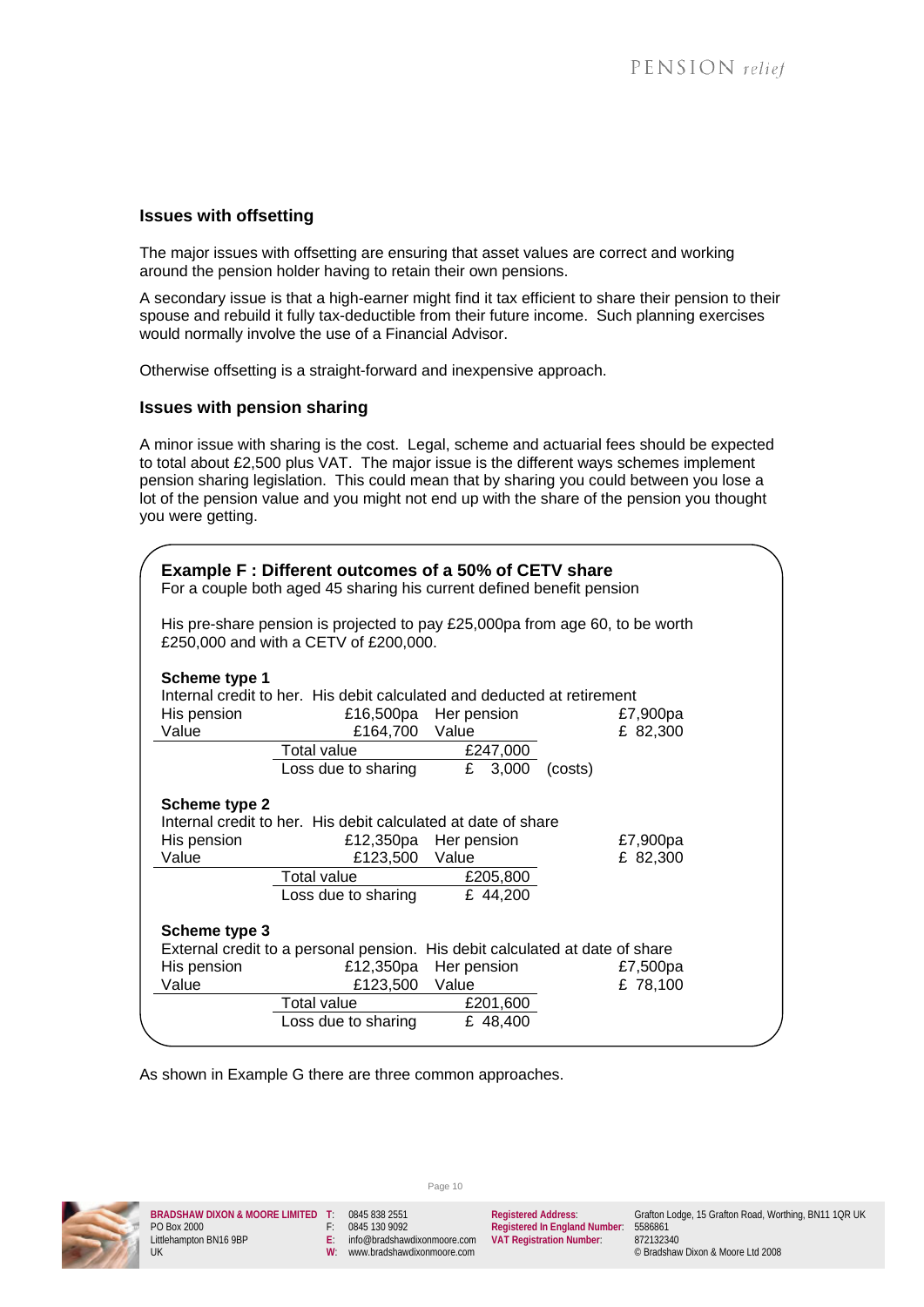Scheme type 1 could be considered the fairest approach, and is used by most state schemes. It sets up the receiving person as a deferred pensioner, based on their share of the CETV. Their pension is then independent of what happens to the donating party. The deduction from the donating party is only calculated at their retirement date as what they would have received without the sharing less the current value of the pension shared.

It can be seen that the intention is to try and provide the same total value of pensions as if there had been no sharing. Our valuations tend to show that they are a little under-value or a little over-value, but on average they are getting it right.

Scheme type 2 also sets up the receiving person as a deferred pensioner, based on their share of the CETV. However they calculate the deduction from the donor immediately, normally by reducing their accrued service pro-rata. The donor therefore loses any advantage of future salary increases on that service. In essence the scheme benefits by paying (lower) statutory increases, rather than (higher) salary increases on the shared pension.

Scheme type 3 is the common case, especially where the scheme administration is outsourced, where the receiver's share of the CETV is paid out as an external credit to a private pension. This is a double whammy as it capitalises the lower value of the CETV versus the pension's true value, and then it has to go through the initial and annual expenses of running a private pension. Further a personal pension subject to investment and other unknowns might be considered riskier than the company scheme that the donor remains in.

Whenever we at BDM produce a report on a pension share then we always report on the difference in overall value post-sharing compared to pre-sharing and on the risk factors. We do not provide individual advice on personal pension and recommend the use of a Financial Adviser.

In all cases the value of the receiver's pension is significantly less than that of the donor, even though the receiver got 50% of the CETV.

Example G reruns the case in Example F, but looking to equalise income at age 60. In each case significantly more than 50% of the CETV has to be shared to the receiver to generate equality of income.

The result is that when equalising income there can be major differences in the value of the post-shared pension to each member, and that there can be significant loss of overall value.



BRADSHAW DIXON & MOORE LIMITED T:<br>PO Box 2000 PO Box 2000 F: 0845 130 9092 **Registered In England Number: 5586861**<br>Littlehampton BN16 9BP **Fig. For Example Fig. 160** External and Computer Computer Registration Number: 8721323

Page 11

UK **W**: www.bradshawdixonmoore.com

0845 838 2551 **Registered Address:** Grafton Lodge, 15 Grafton Road, Worthing, BN11 1QR UK E: info@bradshawdixonmoore.com **VAT Registration Number:** 872132340<br>W: www.bradshawdixonmoore.com **VAT Registration Number:** © Bradshaw Dixon & Moore I td 2008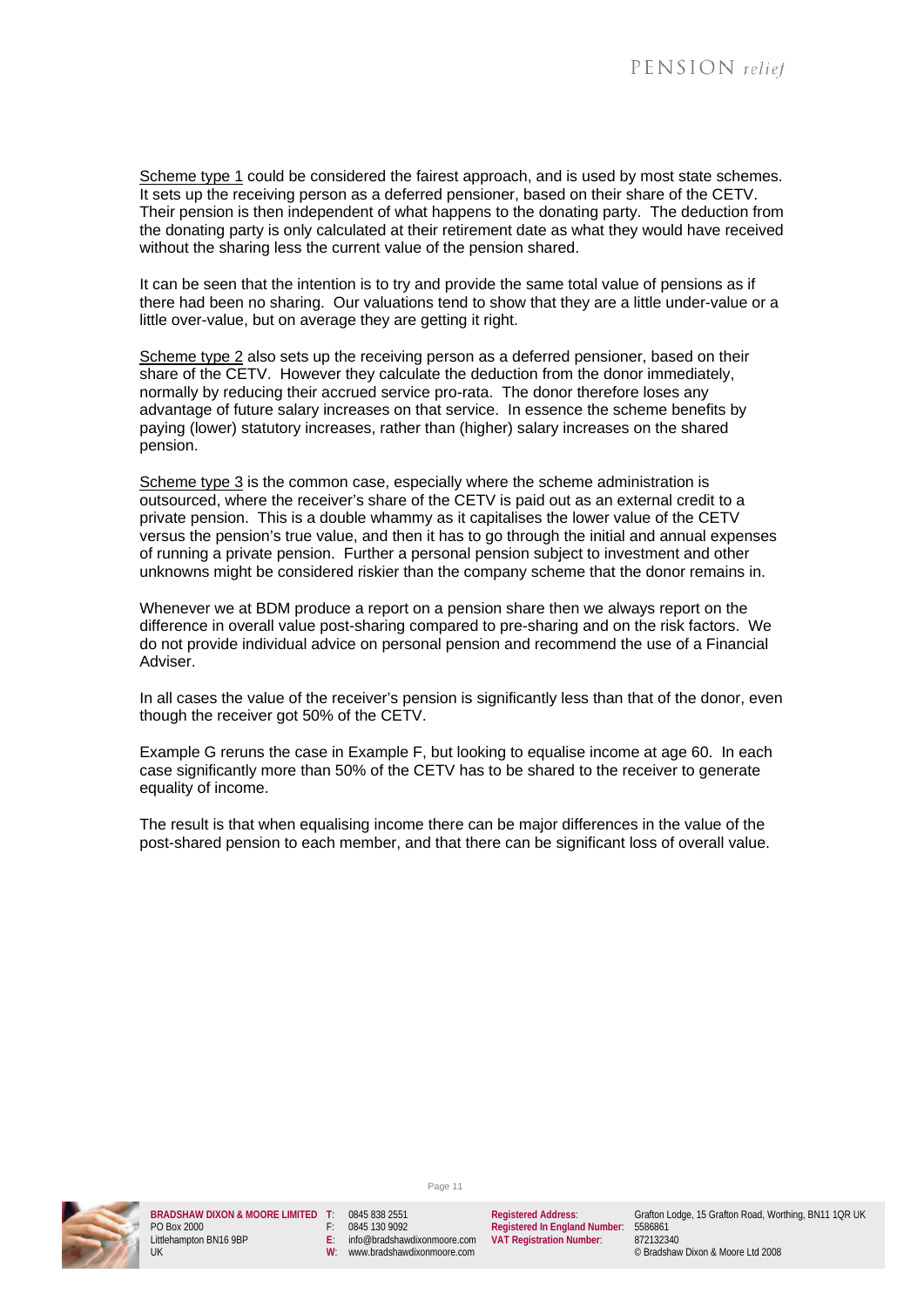|                                                                                                                                                                                                                                                                                              |                                                | <b>Example G: Different values when equalising income</b>                                                                                         |                                              | As in example F a couple both aged 45 sharing his current defined benefit pension |  |  |
|----------------------------------------------------------------------------------------------------------------------------------------------------------------------------------------------------------------------------------------------------------------------------------------------|------------------------------------------------|---------------------------------------------------------------------------------------------------------------------------------------------------|----------------------------------------------|-----------------------------------------------------------------------------------|--|--|
|                                                                                                                                                                                                                                                                                              |                                                | His pre-share pension is projected to pay £25,000pa from age 60, to be worth<br>£250,000 and with a CETV of £200,000.                             |                                              |                                                                                   |  |  |
| Scheme type 1<br>Internal credit to her. His debit calculated and deducted at retirement<br>Share<br>24%<br>76%<br>£12,100pa<br>His pension<br>Her pension<br>£12,100pa<br>Value<br>£121,000<br>Value<br>£125,900<br>Total value<br>£247,000<br>£<br>Loss due to sharing<br>3,000<br>(costs) |                                                |                                                                                                                                                   |                                              |                                                                                   |  |  |
|                                                                                                                                                                                                                                                                                              | Scheme type 2<br>Share<br>His pension<br>Value | Internal credit to her. His debit calculated at date of share<br>39%<br>£9,600pa<br>£ 96,500<br>Total value<br>Loss due to sharing                | Her pension<br>Value<br>£196,800<br>£ 53,200 | 61%<br>£9,600pa<br>£100,300                                                       |  |  |
|                                                                                                                                                                                                                                                                                              | Scheme type 3<br>Share<br>His pension<br>Value | External credit to a personal pension. His debit calculated at date of share<br>38%<br>£9,300pa<br>£ 93,100<br>Total value<br>Loss due to sharing | Her pension<br>Value<br>£190,100<br>£ 59,900 | 62%<br>£9,300pa<br>£ 97,000                                                       |  |  |

More over the share and value to each party will vary depending on their ages and potentially by the date at which the income is equalised.

The date at which the pension is equalised is only significant when pensions in payment escalate at different rates. This may be the case where more than one pension is being considered, or a pension includes a GMP element. Alternatively one pension may have a step change at some point in time. The main example of this is the early pension payable to members of the uniformed services. For a policeman that retires at age 50 their pension does not increase for 5 years and then has a large increase to catch-up on inflation since retirement.

#### **Issues with attachment**

Attachment does not create a clean break, although the spouse need only deal with the pension scheme not their ex-partner. However as the attachment is for a share of the partner's benefits then the spouse only gets those benefits when the partner does.



Page 12

E: info@bradshawdixonmoore.com **VAT Registration Number:** W: www.bradshawdixonmoore.com

0845 838 2551 **Registered Address:** Grafton Lodge, 15 Grafton Road, Worthing, BN11 1QR UK UK **W**: www.bradshawdixonmoore.com © Bradshaw Dixon & Moore Ltd 2008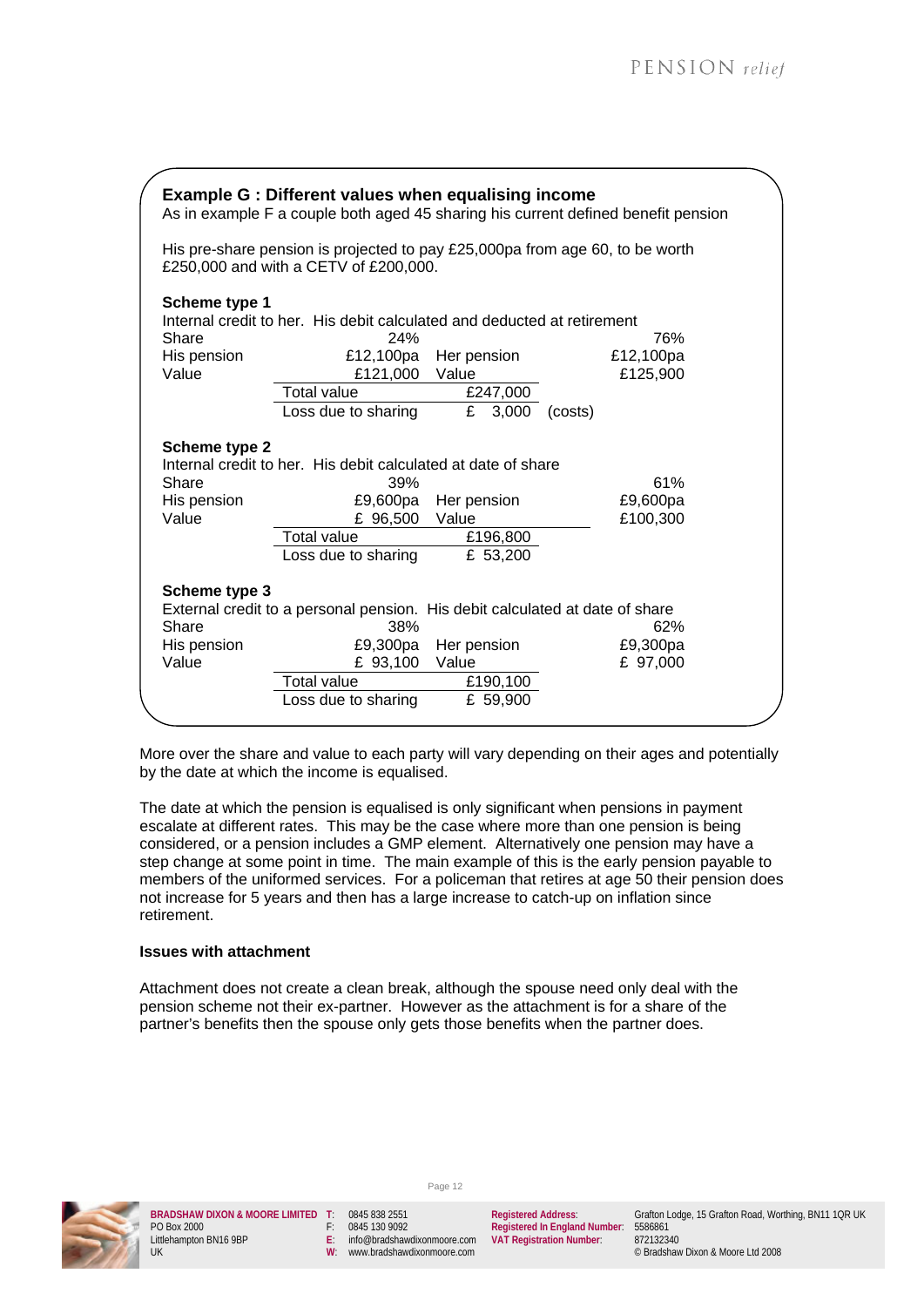Specifically for the receiving spouse the issues include:

- If the partner dies then any pension benefits stop
- if the spouse remarries then the attachment ceases
- The partner is taxed on the full pension
- The attachment is specified in terms of final benefits, even if these are unknown at divorce

The issue of the partner dying can be covered by insurance, and there are some advantages in terms of flexibility to specify attachment for pension, lump sum and death benefits separately, and to vary the order in future.

There are some situations where an attachment order might be considered in preference to a pension sharing order.

- When the spouse will not want to remarry
- When the pension holder is near to taking their pension
- When the spouse is in ill-health

Attachments can be particularly useful for dealing with uniformed services pensions where the pension holder might be taking an immediate pension at an early age. If the spouse took a pension share then they could not take their income until 60 or 65 depending on the scheme. However if an attachment is used both parties could take income as soon as it becomes available.

#### **Actuarial Reports**

Actuaries are professionals who value pensions and who can do the necessary splitting and sharing calculations.

BDM provide full actuarial reports that meet the requirements of an independent expert witness. Turnaround time is five working days from receipt of all necessary data. Depending on the pension scheme, we may need to obtain generic and client specific data from the scheme administrators which can add considerably to turnaround times.

We have robust data collection and follow-up processes that are effective both in achieving timely results and keeping your solicitor informed at all key stages.

At time of writing (June 2008) full actuarial reports to value pensions for offsetting purposes cost from £475 + VAT, and pension reallocation reports for sharing or attachment cost from £600 + VAT.

Our reallocation reports can report on sharing based on the capital sum, income equalisation or a combination. BDM test for any potential financial harm that might result from the proposed sharing order and report on the risks to the receiving party.

BDM's standard client instruction forms include an optional longevity assessment questionnaire. We have the capability to make medical longevity assessments in-house, which our actuaries can use in their calculations as appropriate. Not all actuarial firms have the ability to make individual medically based longevity assessments.



Page 13

 **BRADSHAW DIXON & MOORE LIMITED T**: 0845 838 2551 **Registered Address**: Grafton Lodge, 15 Grafton Road, Worthing, BN11 1QR UK UK **W**: www.bradshawdixonmoore.com © Bradshaw Dixon & Moore Ltd 2008